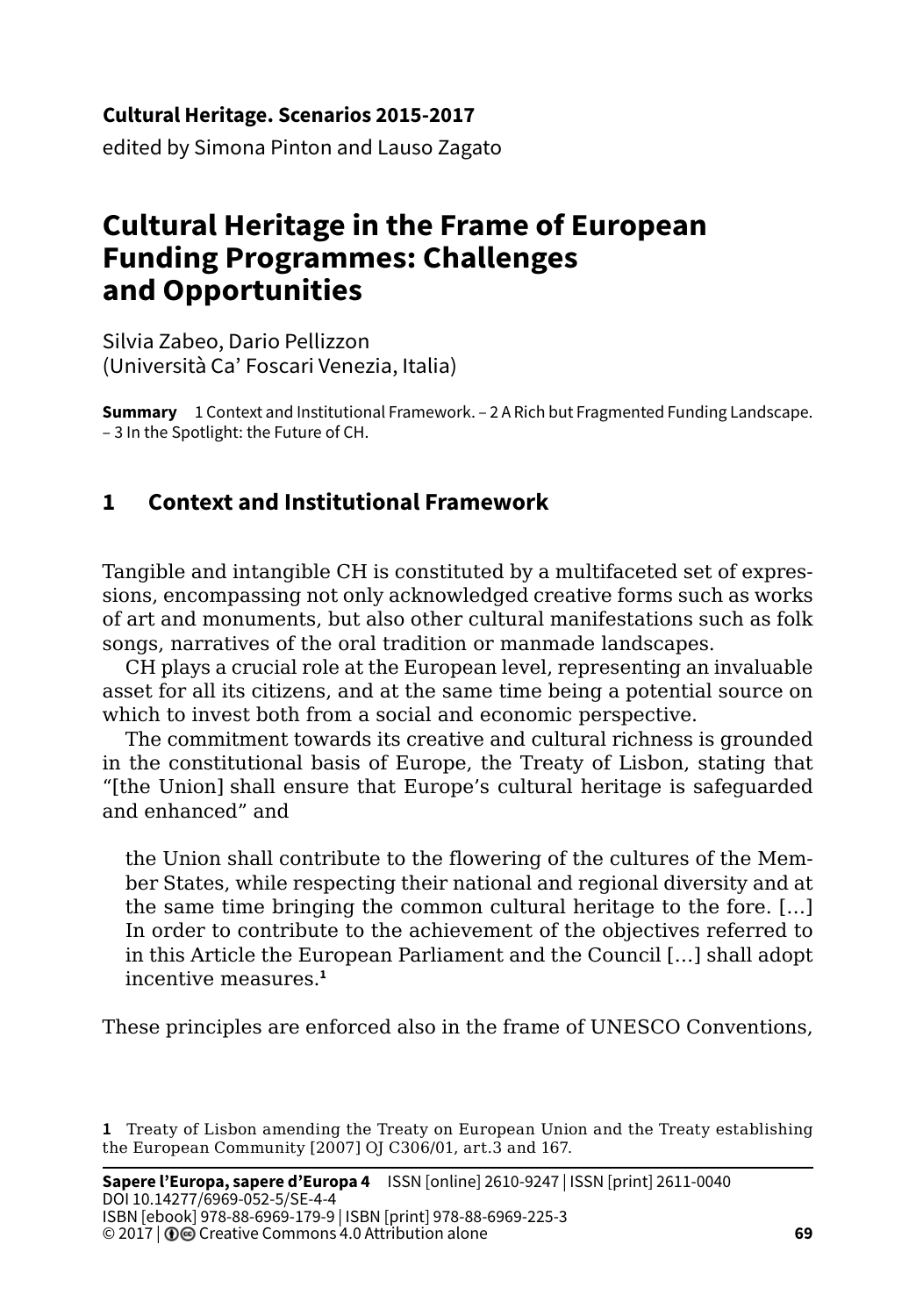to which the EU is a party. The 2005 UNESCO Convention**<sup>2</sup>** underlines the dual nature of cultural activities, goods and services, stating their economic and cultural nature, as they convey identities, values and meanings. It aims to strengthen international cooperation and solidarity in order to favour the cultural expression of all countries and individuals.

The 2003 UNESCO Convention**<sup>3</sup>** highlights the needs of safeguarding the ICH, ensuring respect for the ICH of the communities, groups and individuals, raising awareness at the local, national and international levels of its importance and providing for international cooperation and assistance.**<sup>4</sup>**

Despite the international stress on its paramount importance and potential, culture and humanities as well are progressively suffering from a shortage of financial support from local, regional and national institutions and, often, are under-represented in the frame of sectors where they could play a crucial role.**<sup>5</sup>**

The most relevant challenges to tackle, as listed in the 2013 regulations**<sup>6</sup>** establishing the 2014-2020 EU funding programmes can be summarised as follows:

- 1.1 the diversification of European cultural and creative sectors, often linked to their territories, that may raise obstacles to the circulation of cultural and creative works and professionals, lead to geographical imbalances within European territories and a limited choice for end users;
- 1.2 the massive impact of the digitalisation (digital shift) on how culture is perceived, accessed, created, communicated and disseminated;
- 1.3 difficulties in accessing the funds needed to support cultural activities, to maintain and increase competitiveness and internationalise activities. This is significantly more difficult in

**2** UNESCO Convention on the Protection and Promotion of the Diversity of Cultural Expressions, 2005.

**3** UNESCO Convention for the Safeguarding of the Intangible Cultural Heritage, 2003.

**4** Other recent policies of primary importance are the Resolution of the Council on a European Agenda for Culture (2007), OJ C 287/1, and the Conclusions of the Council and of the Representatives of the Governments of the Member States, meeting within the Council, on a Work Plan for Culture [2014] (2015-2018), OJ C 463/4.

**5** Communication from the Commission to the European Parliament, the Council, the European Economic and Social Committee and the Committee of the Regions "Towards an integrated approach to cultural heritage for Europe" – COM(2014) 477.

**6** Regulation (EU) No 1295/2013 of the European Parliament and of the Council of 11 December 2013 establishing the *Creative Europe Programme* (2014 to 2020) and repealing Decisions No 1718/2006/EC, N. 1855/2006/EC and No 1041/2009/EC, OJ L 347/221 and Regulation (EU) No 1291/2013 of the European Parliament and of the Council of 11 December 2013 establishing *Horizon 2020 – the Framework Programme for Research and Innovation* (2014-2020) and repealing Decision No 1982/2006/EC, OJ L 347/104.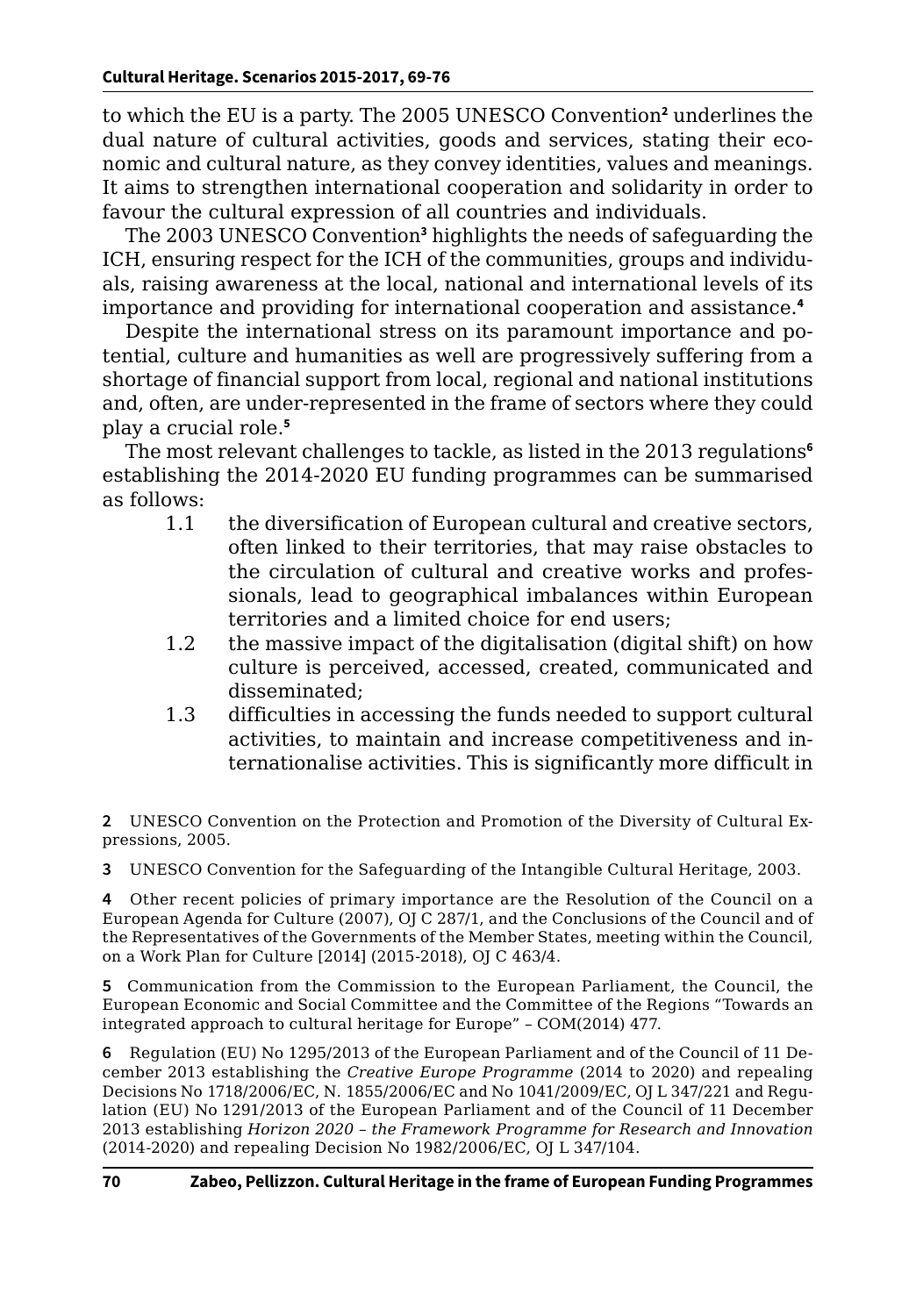some cultural sectors due to the intangible nature of many of their assets or risks to be faced in order to grow or to innovate;

- 1.4 some cultural fields work on information and data that are difficult to gather and store, and scarcely comparable. This raises the need to design and share effective policies both at the national and European level;
- 1.5 the relationship between research, innovation, science, education and culture, that must be progressively deepened.

In order to meet these needs, the EU established specific funding programmes**<sup>7</sup>** that have been developed and refined through the years. In the following paragraphs, we will outline the overall European funding landscape on these themes, and the latest debate and related initiatives.

## **2 A Rich but Fragmented Funding Landscape**

The funding initiatives aimed to tackle the above-mentioned challenges are many. Here is a short presentation of the most relevant ones.

- **–** *EU structural funds 2014-2020*: CH management is one of the investment priorities for the EU structural and investment funds. In the 2014-2020 period, CH investments are possible under the specific regulations of the cohesion policy, with an overall budget of  $\epsilon$ 325 billion. The relevant funds are the European Regional Development Fund (ERDF), the European Social Fund (ESF), the European Agricultural Fund for Rural Development (EAFRD), and the European Maritime and Fisheries Fund (EMFF). These can cover a wide spectrum of actors and activities in the public and non-profit sectors as well as in the private sector (in particular SMEs).
- **–** *Creative Europe (2014-2020)*: it provides funding for artists and cultural professionals to develop their skills and to work across borders and for transnational cultural activities within and outside of the EU; it support schemes tailored to the specific needs of the audiovisual and the cultural sectors in the EU; it offers easier access to private funding through a financial guarantee facility and increased banking expertise in the cultural and creative sectors; it helps develop Europe's competitiveness in culture and film while safeguarding cultural and linguistic diversity. Its budget corresponds to  $£1.46$  billion and its aims include providing funding to 2,500 artists and cultural

**<sup>7</sup>** *Mapping of Cultural Heritage actions in European Union policies, programmes and activities*, 2017.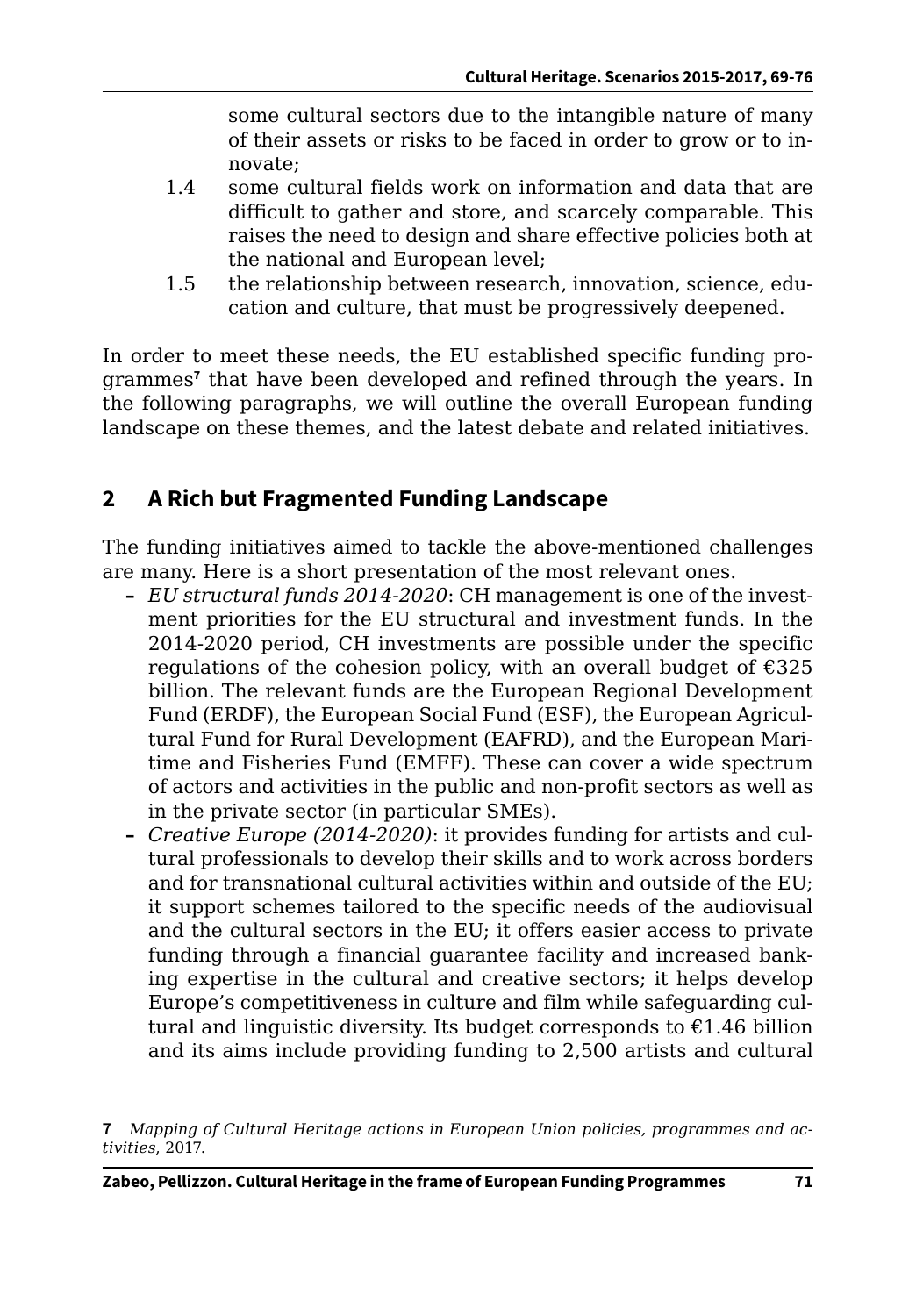professionals, 2,000 cinemas, 800 films, 4,500 book translations. A financial guarantee facility of up to  $\epsilon$ 750 million for small businesses active in the sector was also established in 2016.

- **–** *Joint Programming Initiative in Cultural Heritage and Global Change (JPI-CH)*: through this JPI, the EC encourages Member States to "develop a common strategic research agenda […] in the area of preservation and use of cultural heritage in the context of global change".**<sup>8</sup>** The main objective of JPI CH is to promote the safeguarding of CH in its broader meaning, including tangible, intangible and digital assets. Member States and Associated Countries are expected to coordinate national research activities, as well as the use of resources in order to face major societal challenges.
- **–** *Horizon 2020 (2014-2020)*: the EU Framework Programme for Research and Innovation encompasses many activities and opportunities linked with CH. Since 1986, the EU has been funding research thanks to its research framework programmes: just to provide an overview, it invested about  $\epsilon$ 100 million in projects related to CH under FP7, the Seventh Framework Programme for Research and Technological Development. Horizon 2020, the current Framework Programme for Research and Innovation, foresees an investment of €80 billion for 2014 to 2020, and support for culture and heritage-related research is available under its three 'pillars', Excellent Science, Industrial Leadership, and Societal Challenges (in this pillar, we highlight the dedicated Challenge 6 "Europe in a changing world: Inclusive, Innovative and Reflective Societies").
- **–** *ERASMUS+ (2014-2020)*: it aims to boost skills and employability through education, training, youth, and sport. The programme provides opportunities for over 4 million Europeans to study, train, gain work experience, and volunteer abroad. It supports many different types of activities of varying scales. These include the European Voluntary Service, mobility for Adult Education staff, Strategic Partnerships, Sector Skills Alliances, Knowledge Alliances, Youth Capacity Building, and Transnational Youth Initiatives. Its total budget corresponds to  $£14.7$  billion.
- **–** *Europe for Citizens (2014-2020)*: it aims at contributing to citizens' understanding of the EU, its history and diversity, fostering European Citizenship and improving conditions for civic and democratic participation at European level. The CH and history of Europe, as well as town-twinning projects, encompass themes related to CH. The Programme has an overall budget of €185,468,000.

**<sup>8</sup>** European Commission Recommendation (2010/238/EU) of 26 April 2010.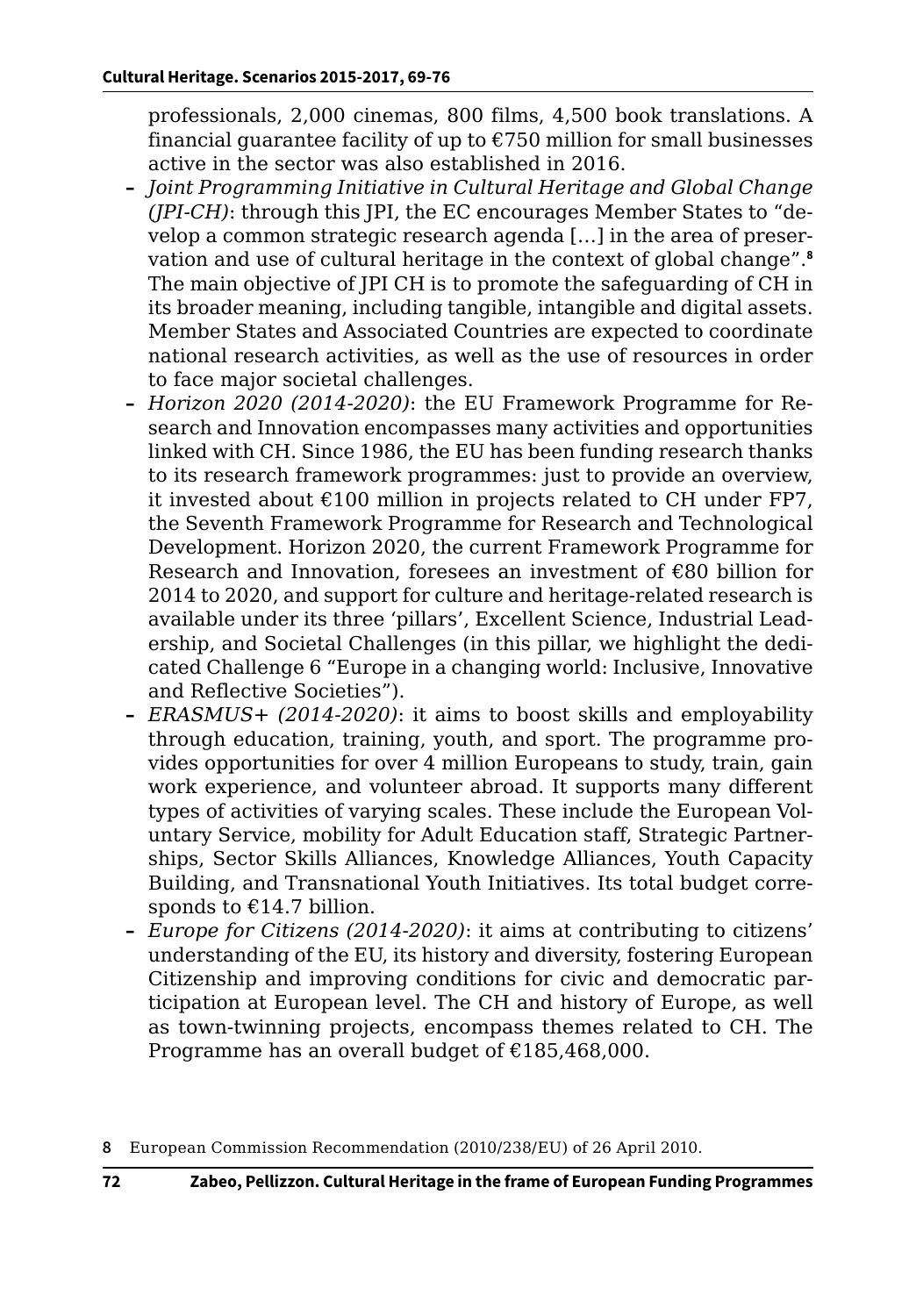- **–** *COST Actions*: COST fosters trans-national cooperation among researchers across Europe. It is a unique means to jointly develop ideas and new initiatives across all fields, through pan-European networking of nationally funded research activities. COST Actions are bottom-up science and technology networks, open to researchers and stakeholders, with a duration of four years. They are active through a range of networking tools, such as workshops, conferences, training schools, short-term scientific missions and dissemination activities.
- **–** *HERA, Humanities in the European Research Area*: the European Commission provided an ERA-NET Cofund grant to the HERA joint research programmes. The HERA partnership consists of 24 European research funding organisations from 23 countries, committed to the continued growth and development of collaborative and transnational research on Humanities across Europe.

Other relevant initiatives, just to mention some of them, are: the *Public-Private Partnership* (PPP) on *Energy-efficient Buildings* (EeB); the *Joint Research Centre* (JRC), that is currently carrying out research on the importance of the *Cultural and Creative Industries* (CCIs) as a driver of economic growth; the *COSME Programme* (2014-2020) and its dedicated strand on sustainable and cultural tourism; the *Common Agricultural Policy* (CAP), supporting studies and investments associated with the maintenance, restoration and upgrading of the cultural and natural heritage of villages, rural landscapes and high nature value sites, including related socioeconomic aspects, as well as environmental awareness actions. Funding opportunities may be found also in the frame of *Life Programme*, or can be issued directly by EU Directorate-Generals: for instance, opportunities are provided by Directorate-General for Maritime Affairs and Fisheries (DG MARE), Directorate-General for Development and Cooperation (DG DEVCO); EuropeAid; Directorate-General for Enlargement (DG ELARG).

Variety and differentiation constitute, of course, an element of richness and give evidence of the increasing attention on these themes. Yet, providing a clear state-of-the-art analysis on CH (and Humanities in general) is still a hard task to achieve. An extensive study on funded projects gathering different funding programmes and providing facts and figures at the European level has never been carried out. This is mainly due to the plurality of Directorate-Generals within the EU that are dedicated to these specific field of expertise, and therefore to the different funding opportunities. Just to mention the main key-players, DG for Research and Innovation, DG for Education and Culture, DG for Communications Networks, Content and Technology, DG for Migration and Home Affairs and DG European Civil Protection and Humanitarian Aid Operations.

Information available is based on the annual or multiannual reports of each funding programme. On the one hand, they reveal a good investment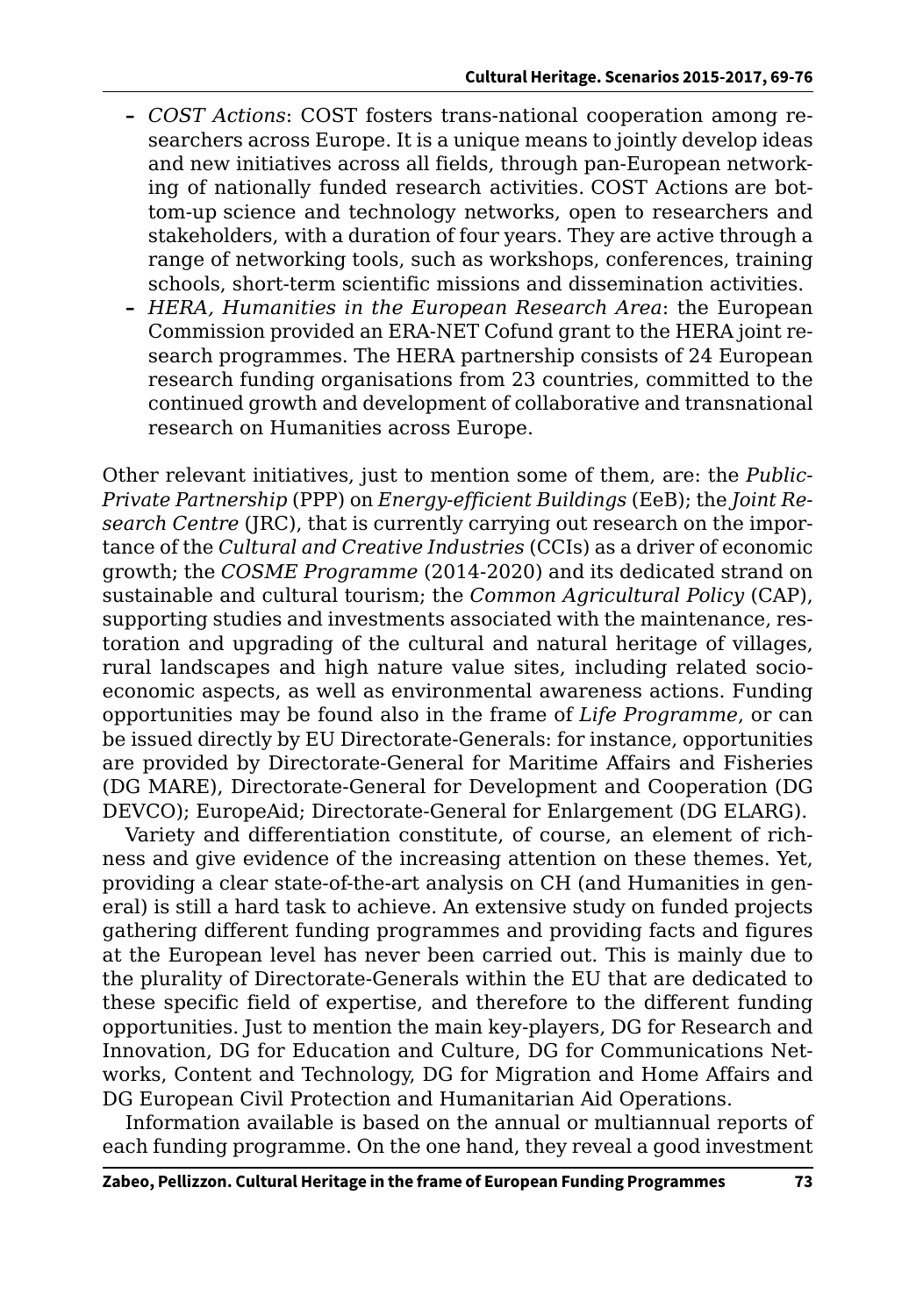of funds, the implementation of high-level actions and an effective circulation of professionals, ideas and good practices.**<sup>9</sup>** On the other hand, the overall picture shows that, although there are important opportunities to take, the landscape is still very fragmented. The big picture is therefore very difficult to define. Each funding programme has its own specifics: objectives and priorities reflect in the funded projects, in their management procedures and, consequently, in the ways of collecting and analysing related data, both *in itinere* and *ex-post*.

Furthermore, some funding programmes are connected to thematic support networks that work independently from each other, in relation to the particularities of each programme itself. The most relevant instance of these thematic networks is Net4Society,**10** linked to Horizon 2020. Net-4Society is constituted by the National Contact Points in almost 50 countries for Horizon 2020 - Societal Challenge 6 *Europe in a changing world: inclusive, innovative and reflective societies*. It is especially relevant for researchers from the socio-economic sciences and humanities: its main activities are providing them with up-to-date information on funding schemes and opportunities for their research project ideas, offering support for partner-search activities, communication and visibility opportunities. Last but not least, it fosters successful SSH integration in research projects of every discipline funded under Horizon 2020.

### **3 In the Spotlight: the Future of CH**

In this last section, we will highlight two crucial initiatives for the future of CH at the European level, driving the attention, on the one hand, on the importance of an integrated approach to projects on CH and, on the other hand, on the significance of the involvement of society at large.

The first one is the project *Cultural Heritage Counts for Europe*, **<sup>11</sup>** funded under Culture Programme 2007-13, that has become a reference point for EU bodies planning future policies on CH. Its final report clearly demonstrates heritage's full potential, providing straightforward evidence of the value of CH and its impact on Europe's economy, culture, society and the environment.

**9** See, for instance *Integration of Social Sciences and Humanities in Horizon 2020: Participants, budget and disciplines. Monitoring report on SSH-flagged projects funded in 2015*; *Integration of Social Sciences and Humanities in Horizon 2020: Participants, budget and disciplines. 2nd Monitoring report on SSH-flagged projects funded in 2015 Evaluation of Creative Europe, Culture, Media and Media Mundus Programmes*; *Evaluation of Creative Europe, Culture, Media and Media Mundus Programmes*.

**10** <http://www.net4society.eu/>.

**11** <http://blogs.encatc.org/culturalheritagecountsforeurope/outcomes/>.

**74 Zabeo, Pellizzon. Cultural Heritage in the frame of European Funding Programmes**